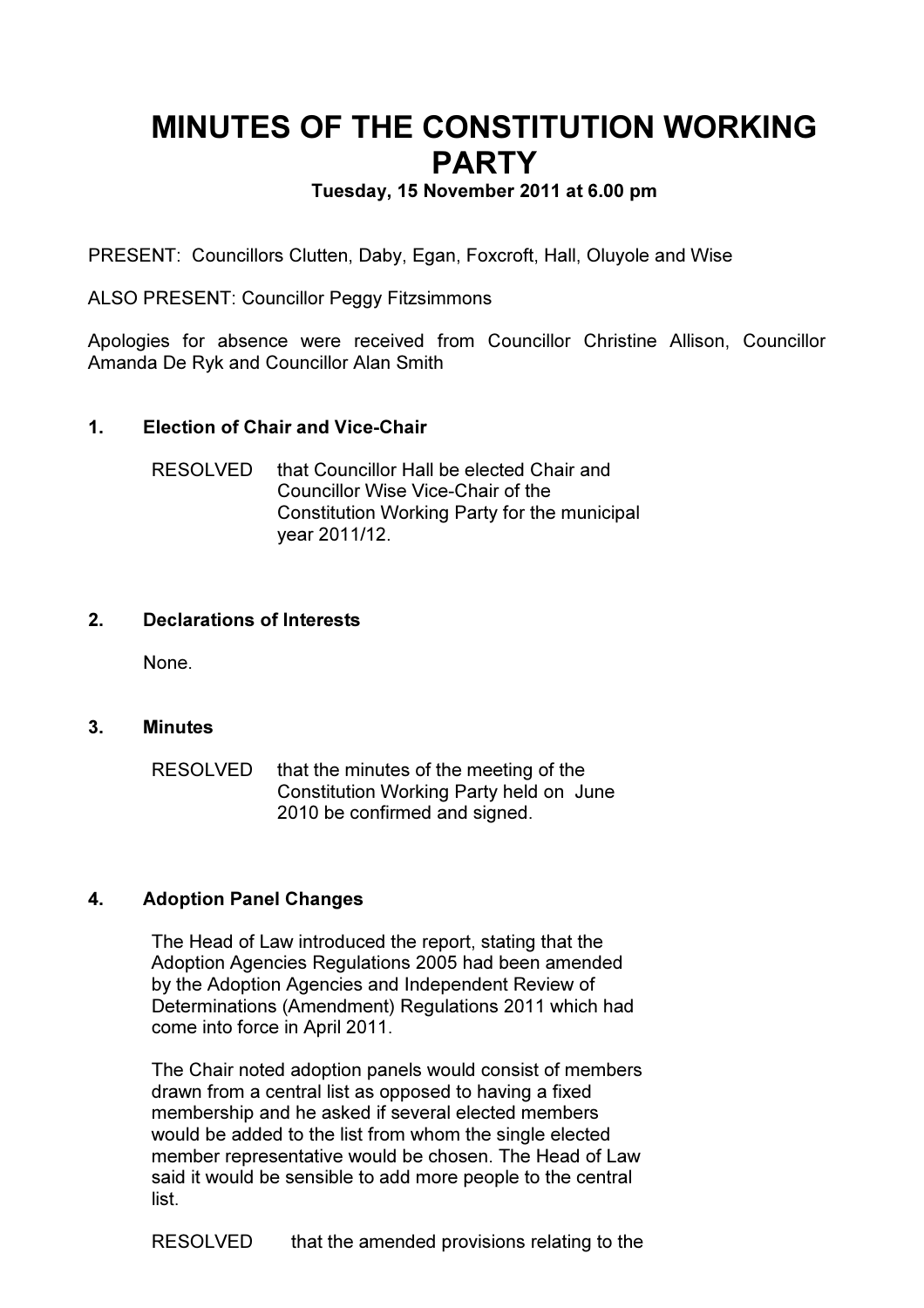Adoption Panel shown proposed in paragraph 5 of the report be agreed for submission to the Council for inclusion in the Constitution.

#### 5. Positive Ageing Council constitution

The Head of Law reported the Mayor had pledged in 2010 to establish an 'Elders Council' and that in February 2011 he agreed a model of a community based Positive Ageing Council with four meetings per year, following the local assembly format, which would be open to any resident over the age of 60 to attend and give a view.

The Mayor also noted changes to the Council's Constitution would be required in order that the Positive Ageing Council could be formally recognised within the Council's reporting framework and agreed that suggested changes to the Constitution would be considered by this Working Party.

The Working Party considered the changes and received a representation from Councillor Fitzsimmons objecting to the proposed limit on referrals to Mayor & Cabinet shown in paragraph 4.4 of the report.

The Working Party believed that as there was only a single Positive Ageing Council holding four meetings a year, any limit on referrals was unnecessary and they asked the Head of Law to amend the Constitution to allow any referral agreed at a main Council meeting to be forwarded to the Mayor & Cabinet.

RESOLVED That

 (i) the establishment of the Positive Ageing council be endorsed; and

 (ii) the changes set out in section 4 be agreed for submission to the Council for inclusion in the Constitution subject to 4.4 being amended by the Head of Law to allow the Positive Ageing Council to make referrals to the Mayor & Cabinet as long as they were agreed at a main PAC meeting.

#### 6. Scheme of Delegation

The Head of Law said changes to the Scheme of Delegation had previously been considered by the Council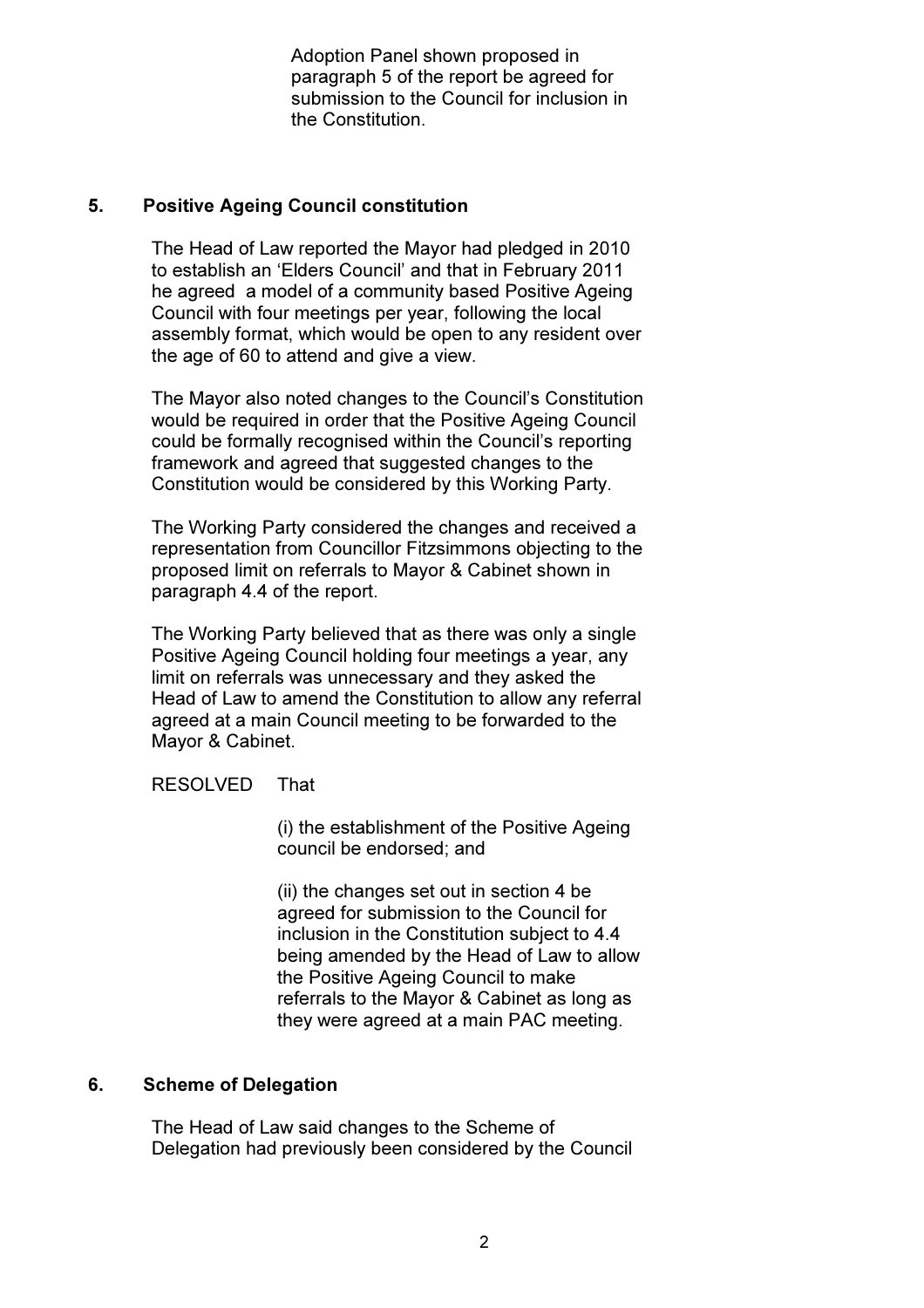Urgency Committee on October 20 2011 and two substantive changes had been recommended. The first allowed for changed Directorate responsibilities given the reduction in Directorates from five to four. The second reserved to Planning Committees all town and country planning matters relating to the demolition of any building that is in use as a public house, or which is currently unoccupied but was in use as a public house immediately prior to becoming unoccupied.

RESOLVED That the Council Scheme of Delegation be endorsed and Council be recommended to amend the Constitution accordingly.

### 7. Legislative update

The Head of Law presented a report outlining current proposals in both the Localism Bill and the Health and Social Care Bill and invited comments on matters likely to affect the Council's Constitution.

The Working Party considered ethical arrangements and concluded that Lewisham should retain a Standards Committee and draw up a Local Code of conduct. The Chair asked for proposals to be worked up and considered at a future meeting. He added he did not expect current arrangements to be replicated, and he urged officers to look again at the model which existed in Lewisham before national mandatory requirements were introduced.

The Working Party considered at length the implications for the Council of community empowerment and decided that this and other aspects of the Localism Bill should be the subject of a further report to the Working Party once the Bill became law.

In terms of the Health and Social Care Bill, the Working Party noted the Bill made the formal consultative body on health matters the authority rather than a scrutiny body. The Working Party asked that the authority use its discretion to authorise the Healthier Communities Select Committee to continue to make representations on health matters. The Chair observed that this Bill and the Localism Bill both had widespread implications for the authority which the Working Party should consider in greater detail once the Bills became law.

RESOLVED that the contents of the Localism Bill and the Health and Social Care Bill be noted and officers be requested to further report once the Bills had been enacted setting